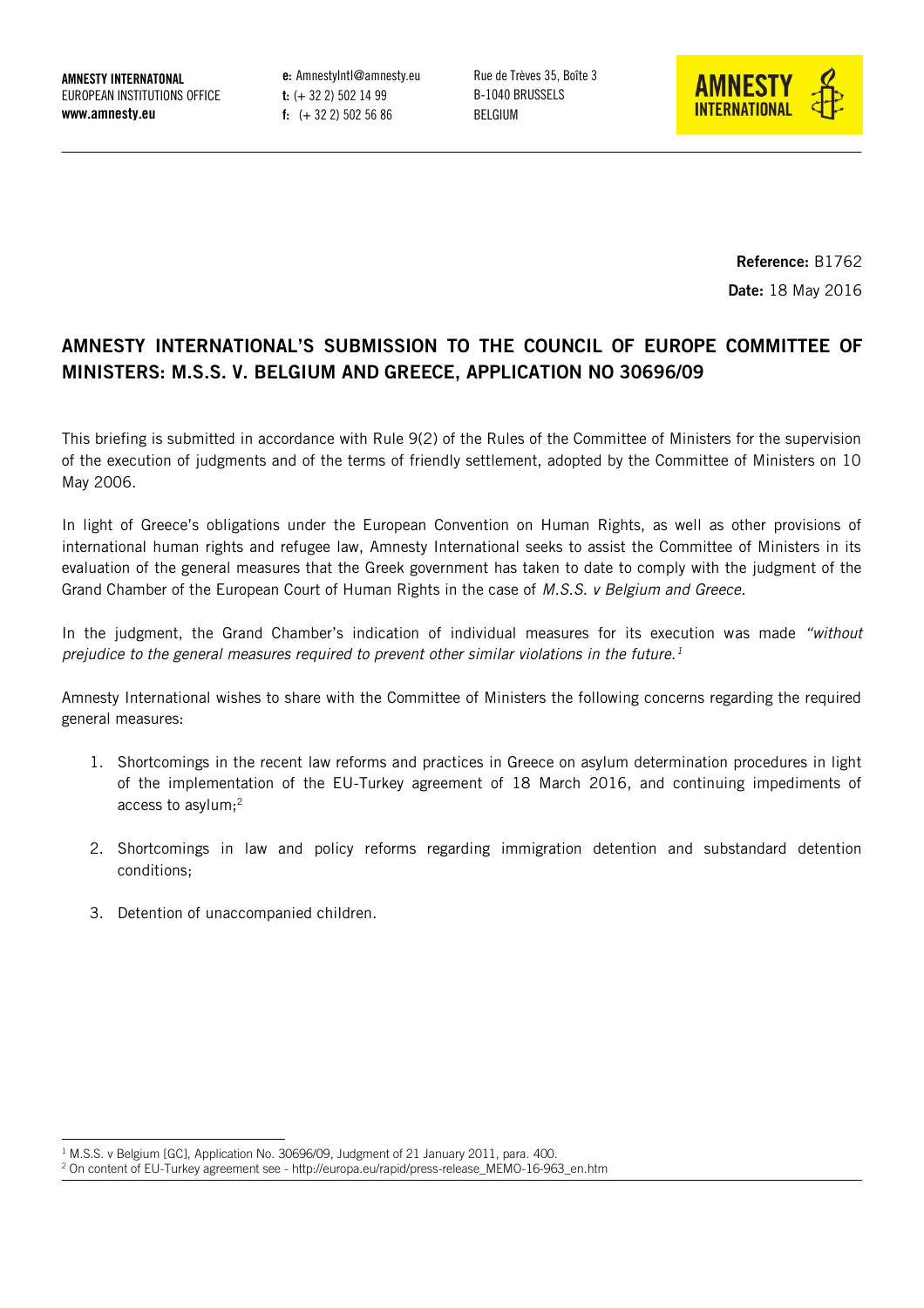# **1. Shortcomings in the recent law reforms and practice on asylum determination procedures in light of the implementation of the EU-Turkey agreement and continuing impediments in access to asylum**

In its March 2015 assessment of the M.S.S. judgment regarding Greece, the Committee of Ministers at its 1222nd meeting noted that the recently established asylum services including the Asylum Service and the First Reception Service had a positive impact on the effectiveness of the asylum procedure, and encouraged the Greek authorities to pursue further implementation of the measures envisaged in the Greek Action Plan on asylum and migration management in relation to the asylum procedures.<sup>3</sup> The Committee of Ministers also invited Greek authorities to take the necessary steps to guarantee the right to free legal aid in the asylum procedure.

The Committee of Ministers also requested from the Greek authorities information about the establishment of the remaining Regional Asylum Offices, as well as the completion of infrastructure aimed at ensuring effective access to asylum procedures and adequate examination of asylum applications at both instances.<sup>4</sup>

**a. Amnesty International's findings show that recent legislative reform of asylum determination procedures at the borders will make the exercise of the right to an effective remedy impossible or excessively difficult. New legislation also does not guarantee the right to free legal assistance, and limits the right to an oral hearing at second instance.** 

Following the EU-Turkey agreement, Greece modified its asylum determination procedures in a law adopted on 1 April 2016.<sup>5</sup> Several provisions of Law 4375/2016, which have been adopted in order to implement the EU-Turkey agreement, may hamper the effective exercise of the rights of asylum-seekers.

Article 60 para. 4 of **Law 4375/2016 introduces exceptionally speedy asylum determination procedures** (a total of fifteen days for the completion of the asylum process at first instance and second instance level) **at the borders**. 6 Amnesty International believes that these time limits render the first instance and appeals procedures and the exercise of an effective remedy impossible or excessively difficult, particularly if one takes also into account that legal aid is scarce and inaccessible to the vast majority of asylum-seekers.

Further, **Law 4375/2016 does not guarantee free legal assistance for asylum determination procedures at first instance**. For the procedures before the Appeals Boards, the new legislation leaves the determination of the terms and requirements for the provision of such assistance to a future Ministerial Decision.<sup>7</sup>

Article 60 para. 4 (e) also **limits the right to an oral hearing before the Appeals Board under the exceptional procedures at the borders.** The possibility of an oral hearing depends on the discretion of the competent Appeals Board following an application by the asylum-seeker.<sup>8</sup>

**AMNESTY INTERNATIONAL** 

<sup>-</sup><sup>3</sup> 1222<sup>nd</sup> meeting (DH), 11-12 March 2015, CM/De (2015)/1222, 13 March 2015, available at:

[https://search.coe.int/cm/Pages/result\\_details.aspx?ObjectId=09000016805c4f42;](https://search.coe.int/cm/Pages/result_details.aspx?ObjectId=09000016805c4f42) See also Greek Action Plan on Asylum and Migration Management, December 2012 available at: http://www.europarl.europa.eu/meetdocs/2009\_2014/documents/libe/dv/p4\_exec\_summary\_/p4\_exec\_summary\_en.pdf.  $4$  1222<sup>nd</sup> meeting (DH), 11-12 March 2015, CM/De (2015)/1222, 13 March 2013, available at:

[https://search.coe.int/cm/Pages/result\\_details.aspx?ObjectId=09000016805c4f42.](https://search.coe.int/cm/Pages/result_details.aspx?ObjectId=09000016805c4f42)

<sup>5</sup> "Law 4375/2016 on the Structure and Operation of Asylum Service, the Appeals' Authority, and the Reception and Identification Service, the establishment of a General Secretariat for Reception, the transposition into Greek legislation of the Directive 2013/32/EU of the European Parliament and of the Council of 26 June 2013 on common procedures for granting and withdrawing international protection (recast) and other provisions", available at: [http://www.esfhellas.gr/elibrary/N4375-2016\\_FEK51A\\_03042016\\_prosfyges.pdf.](http://www.esfhellas.gr/elibrary/N4375-2016_FEK51A_03042016_prosfyges.pdf)

<sup>&</sup>lt;sup>6</sup> Persons belonging to vulnerable groups are exempted from these exceptional procedures and their applications are examined on their substance without going through the admissibility stage first. Vulnerable cases listed in the law include unaccompanied minors, persons with disabilities or persons with serious or incurable illness, the elderly, pregnant women, single parent families with minors, torture victims and survivors of shipwrecks and their families and victims of human trafficking. See Article 14 para. 8 of Law 4375/2016. <sup>7</sup> Article 44 para. 4 of Law 4375/2016.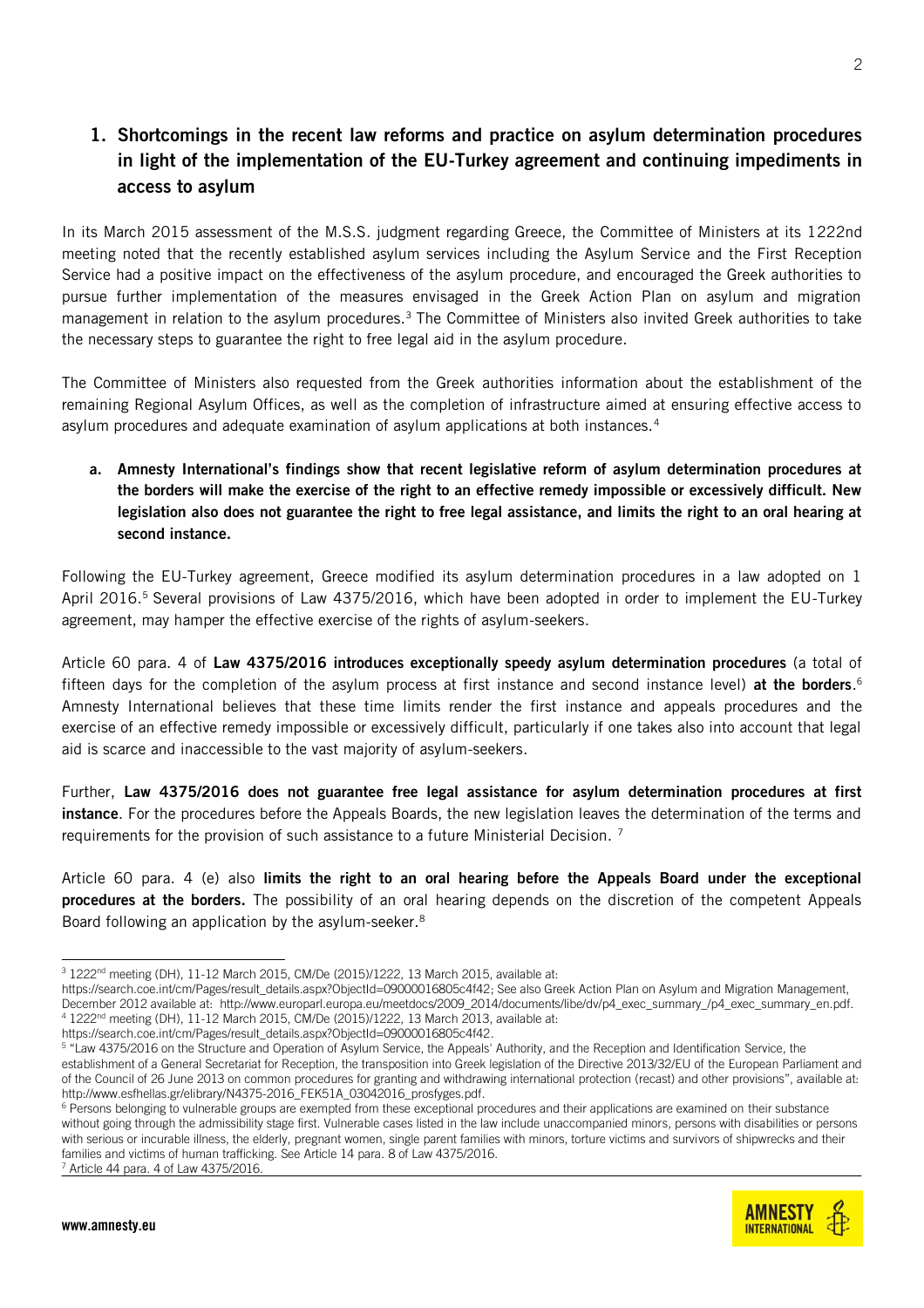#### **b. Amnesty International is concerned that as a result of the EU-Turkey agreement and the new asylum determination procedures, many asylum-seekers will be returned to Turkey despite it being unsafe for them.<sup>9</sup>**

Asylum claims for those falling under the exceptional procedures, as envisaged by Law 4375/2016, should undergo an initial individualized examination to assess whether a country, Turkey in the case of people arriving at islands in the Aegean Sea, can be considered a safe third country or a first country of asylum. Only in the case of this country not being deemed a safe third country or a first country of asylum, will the applicant's case be considered on its merits.<sup>10</sup>

In recent weeks, Amnesty International has been informed of several decisions of the Lesvos Regional Asylum Service that have found asylum applications by Syrian nationals inadmissible on the premise that Turkey fulfils the criteria of a "safe third country". The decisions concluded that Turkey abides by the principle of *non-refoulement*, and that it was possible for applicants to seek international protection, and in cases where this is granted to recognize their rights equivalent to those laid down in the Geneva Convention Relating to the Status of Refugees (Refugee Convention). <sup>11</sup> The organization has been informed that appeals have been filed against the negative decisions before the competent Appeals Boards of Presidential Decree 114/2010.

Amnesty International's research shows that for several reasons, Turkey cannot be considered to meet the requirements for a "safe third country" or a "first country of asylum" under the Asylum Procedures Directive. First, it retains the geographical limitation to the Refugee Convention, which precludes non-Europeans from accessing longterm protection in Turkey.<sup>12</sup> Second, the organization has also identified the absence of a fully functioning asylum system in Turkey as well as obstacles to access in practice to rights granted under the Refugee Convention and other international human rights instruments. Third, in late 2015 and early 2016, Amnesty International research challenged Turkey's claimed adherence to the principle of *non-refoulement* and presented credible and consistent evidence of unlawful deportations to Afghanistan, Iraq, and Syria. $13$ 

### **c. Amnesty International's recent findings also show that despite the creation of more Regional Asylum Offices, serious impediments regarding access to asylum persist.**

Amnesty International recognizes that Greece is one of the main points of entry into Europe for refugees and migrants, and as such it faces a disproportionate responsibility in meeting humanitarian needs. The closure of the Balkan route has compounded the refugee crisis in the country.

<sup>-</sup> $^8$  For further concerns on the legislation see: Greek Council for Refugees (GCR), GCR observations over Law 4395/2016, available at: [http://www.gcr.gr/index.php/en/news/press-releases-announcements/item/551-oi-paratiriseis-tou-esp-epi-tou-nomou-4375-2016.](http://www.gcr.gr/index.php/en/news/press-releases-announcements/item/551-oi-paratiriseis-tou-esp-epi-tou-nomou-4375-2016)

<sup>&</sup>lt;sup>9</sup> [EU-Turkey refugee deal a historic blow to rights,](https://www.amnesty.org/en/latest/news/2016/03/eu-turkey-refugee-deal-a-historic-blow-to-rights/) press release by Amnesty International, 18 March 2016.

<sup>&</sup>lt;sup>10</sup> See Articles 54, 55 and 56 of Law 4375/2016. For those for whom Turkey is considered to be a safe third country or first country of asylum to be returned to, there is a real risk of being returned there under the terms of the EU-Turkey agreement of 18 March 2016. Returns can take place if asylum seekers are unable to appeal against the Asylum Office decision declaring their claim inadmissible, or if the competent Appeals Board of Presidential Decree 114/2010 reject their appeals.

 $11$  Between the start of the implementation of the EU-Turkey agreement on 20 March 2016 and 5 May 2016, the Greek Asylum Service registered 3,600 asylum applications on the Greek islands and 6,605 intentions of third country nationals to apply for asylum. Until 8 May 2016, the Greek Asylum Service examined 489 asylum applications on their admissibility and rejected 89 as inadmissible – see summary of speech of Maria Stavropoulou, Director of the Greek Asylum Service, available at[: http://www.naftemporiki.gr/story/1101211/ypiresia-asulou-stis-6600-oi](http://www.naftemporiki.gr/story/1101211/ypiresia-asulou-stis-6600-oi-katagrafes-sta-nisia)[katagrafes-sta-nisia.](http://www.naftemporiki.gr/story/1101211/ypiresia-asulou-stis-6600-oi-katagrafes-sta-nisia)

<sup>&</sup>lt;sup>12</sup> Directive 2013/32/EU of the European Parliament and of the Council of 26 June 2013 on common procedures for granting and withdrawing international protection, OJ L 180, 29.6.2013.

<sup>&</sup>lt;sup>13</sup> *Europe's Gatekeeper: Unlawful Detention and Deportation of Refugees from Turkey*, AI Index EUR 44/3022/2015, 16 December 2015; "Turkey: Illegal mass returns of Syrian refugees expose fatal flaws in EU-Turkey deal," 1 April 2016; and "Turkey 'safe country' sham revealed as dozens of Afghans forcibly returned hours after EU refugee deal," 23 March 2016.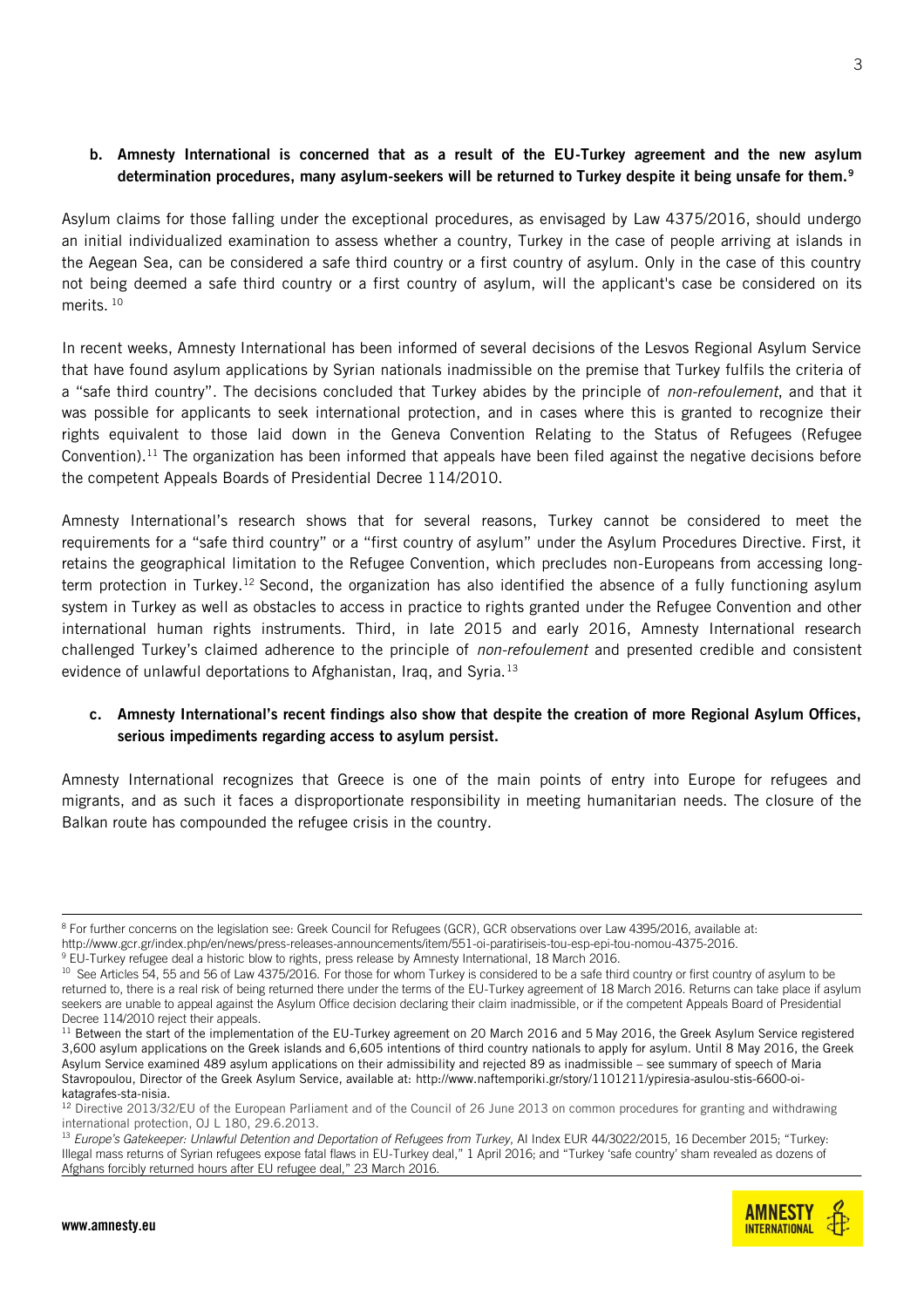Currently, there are seven Regional Asylum Offices around Greece (Attika, Lesvos, Northern Evros, Southern Evros, Rhodes, Thessaloniki and Samos) and five Asylum Units (Amygdaleza, Patra, Xanthi, Chios, Leros). <sup>14</sup> However, accessing the asylum procedure remains highly problematic in the country, largely as a result of the insufficient resources available to the Greek Asylum Service for registering and processing applicants and the use of Skype as the main means that asylum-seekers can use to book an appointment in order to register their asylum applications or relocation requests.<sup>15</sup>

Between February and March 2016, Amnesty International interviewed several asylum-seekers who described the repeated attempts they made for several weeks to contact the Regional Asylum Service in Attika by Skype in order to book an appointment for the registration of their asylum application or relocation request. The Skype lines of the Attika Regional Asylum Office are open three days a week, for an hour in each of the designated days for Farsi/Dari speakers; two days a week, for an hour in each of the designated days for Syrian asylum-seekers; three days a week, for three hours in each of the designated days for persons wishing to apply for relocation.<sup>16</sup>

Persons stranded on mainland Greece who are unable to access the asylum procedure are also at risk of being arrested and detained by the Greek police after the papers requiring them to leave the country within a specific period expire.<sup>17</sup>

During its research mission on Chios at the beginning of April 2016, Amnesty International also found that the Greek Asylum Service lacked capacity to process the large number of asylum applications that had been lodged following the start of the EU-Turkey agreement. The only Asylum Service case-worker on the island told the organization that the surge of applications was beyond his capacity to process. $18$ 

Amnesty International's research in February and March 2016 has identified lack of systematic information to potential beneficiaries regarding the asylum process, relocation procedures and family reunification, both on the island detention centres and on the mainland. All refugees interviewed by Amnesty International on Lesvos and Chios in April 2016 said that they did not receive sufficient information about what the asylum process would entail.<sup>19</sup> Nongovernmental organizations and the United Nations Refugee Agency (UNHCR) also expressed their concerns that several refugees on Chios had not been given the opportunity to apply for asylum even though they had expressed their wish to do so and had been returned to Turkey following the beginning of the implementation of the EU-Turkey agreement.<sup>20</sup>

<sup>&</sup>lt;sup>20</sup> UNHCR, Daily Report, 5 April 2016, available at: http://data.unhcr.org/mediterranean/regional.php; Greek Council for Refugees press release, 27 April 2016, available at: [http://www.gcr.gr/index.php/el/news/press-releases-announcements/item/557-deltio-typou-efarmogi-symfonias-ee-tourkias-kata](http://www.gcr.gr/index.php/el/news/press-releases-announcements/item/557-deltio-typou-efarmogi-symfonias-ee-tourkias-kata-paravasi-themeliodon-dikaiomaton)[paravasi-themeliodon-dikaiomaton;](http://www.gcr.gr/index.php/el/news/press-releases-announcements/item/557-deltio-typou-efarmogi-symfonias-ee-tourkias-kata-paravasi-themeliodon-dikaiomaton) and HRW, Dispatches: EU Deportations Resume, Troubles Abound, by Fred Abrahams, 27 April 2016, available at: [https://www.hrw.org/news/2016/04/27/dispatches-eu-deportations-resume-troubles-abound;](https://www.hrw.org/news/2016/04/27/dispatches-eu-deportations-resume-troubles-abound)



<sup>-</sup><sup>14</sup> See http://asylo.gov.gr/en/?page\_id=49.

<sup>15</sup> See, for example, *AIDA Country Report: Greece* prepared by the Greek Council for Refugees, November 2015. The difficulties registering asylum applications were also confirmed by Médecins du Monde (MdM) during an interview on 26 February and by the KSPM-Ecumenical Refugee Program of the Church of Greece on 24 March 2016; also see Greek Council of Refugees, Impossibility of accessing asylum, press release, 19 April 2016 available at[: http://www.gcr.gr/index.php/el/news/press-releases-announcements/item/554-adynamia-prosvasis-sto-asylo.;](http://www.gcr.gr/index.php/el/news/press-releases-announcements/item/554-adynamia-prosvasis-sto-asylo) and the joint submission by the International Commission of Jurists (ICJ) and of the European Council on Refugees and Exiles (ECRE) presented to the Committee of Ministers of the Council of Europe in the case of M.S.S. v. Belgium and Greece (Application no. 30696/09) and related cases on 24 March 2016 available at: [http://icj.wpengine.netdna-cdn.com/wp-content/uploads/2016/03/Greece-ICJECRE-MSS-CommitteeMinisters-5thsubmission-legal-submission-2016-](http://icj.wpengine.netdna-cdn.com/wp-content/uploads/2016/03/Greece-ICJECRE-MSS-CommitteeMinisters-5thsubmission-legal-submission-2016-ENG.pdf) [ENG.pdf.](http://icj.wpengine.netdna-cdn.com/wp-content/uploads/2016/03/Greece-ICJECRE-MSS-CommitteeMinisters-5thsubmission-legal-submission-2016-ENG.pdf) 

<sup>&</sup>lt;sup>16</sup> See Greek Asylum Service new [announcement](http://asylo.gov.gr/wp-content/uploads/2016/03/%CE%9D%CE%AD%CE%B1-%CE%91%CE%BD%CE%B1%CE%BA%CE%BF%CE%AF%CE%BD%CF%89%CF%83%CE%B7-%CE%A0%CF%81%CE%BF%CE%B3%CF%81%CE%AC%CE%BC%CE%BC%CE%B1%CF%84%CE%BF%CF%82-%CE%93%CF%81%CE%B1%CE%BC%CE%BC%CE%AE%CF%82-Skype-2803201) on the programme of the Skype line.

<sup>&</sup>lt;sup>17</sup> For illustrative cases of asylum-seekers arrested as a result of the impediments they faced regarding access to asylum, see Greek Forum of Refugees, Refugee arrests and lack of protection, press release, 27 April 2016.

<sup>&</sup>lt;sup>18</sup> Greece: Refugees detained in dire conditions amid rush to implement EU-Turkey deal, 7 April 2016.

<sup>&</sup>lt;sup>19</sup> Ibid. Also, Trapped in Greece, An avoidable refugee crisis, 18 April 2016, Index number: EUR 25/3778/2016.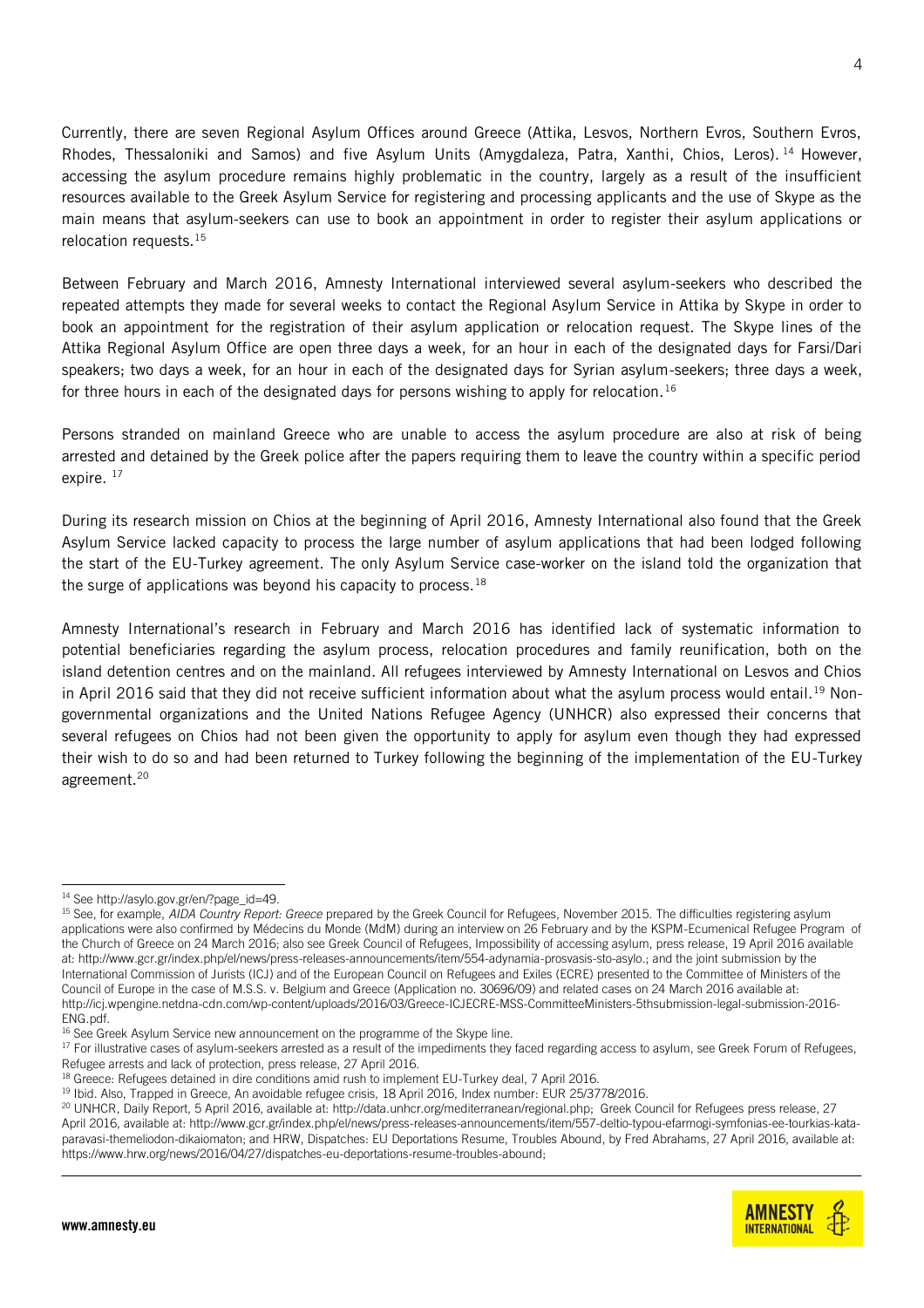#### **Amnesty International recommends the Committee of Ministers to urge the Greek government to clarify the following:**

- Time-frame for the adoption of a Ministerial Decision setting the requirements of the granting of free legal assistance for the appeal procedure;
- Steps taken to develop clear and rights' compliant guidelines on how the safe third country rule will be applied;
- Provision of information on persons returned to Turkey under the EU-Turkey agreement including countries of origin, gender, age and dates when returned;
- Provision of information on asylum applications rejected by the Greek Asylum Service on the premise that Turkey is a "safe third country" or "a first country of asylum" including countries of origin, gender, age and dates when returned;
- Steps taken to increase the capacity of the Greek Asylum Service and eliminate impediments regarding access to asylum;
- Measures taken to ensure that new arrivals and refugees stranded on the mainland are informed about the asylum process, relocation and family reunification procedures.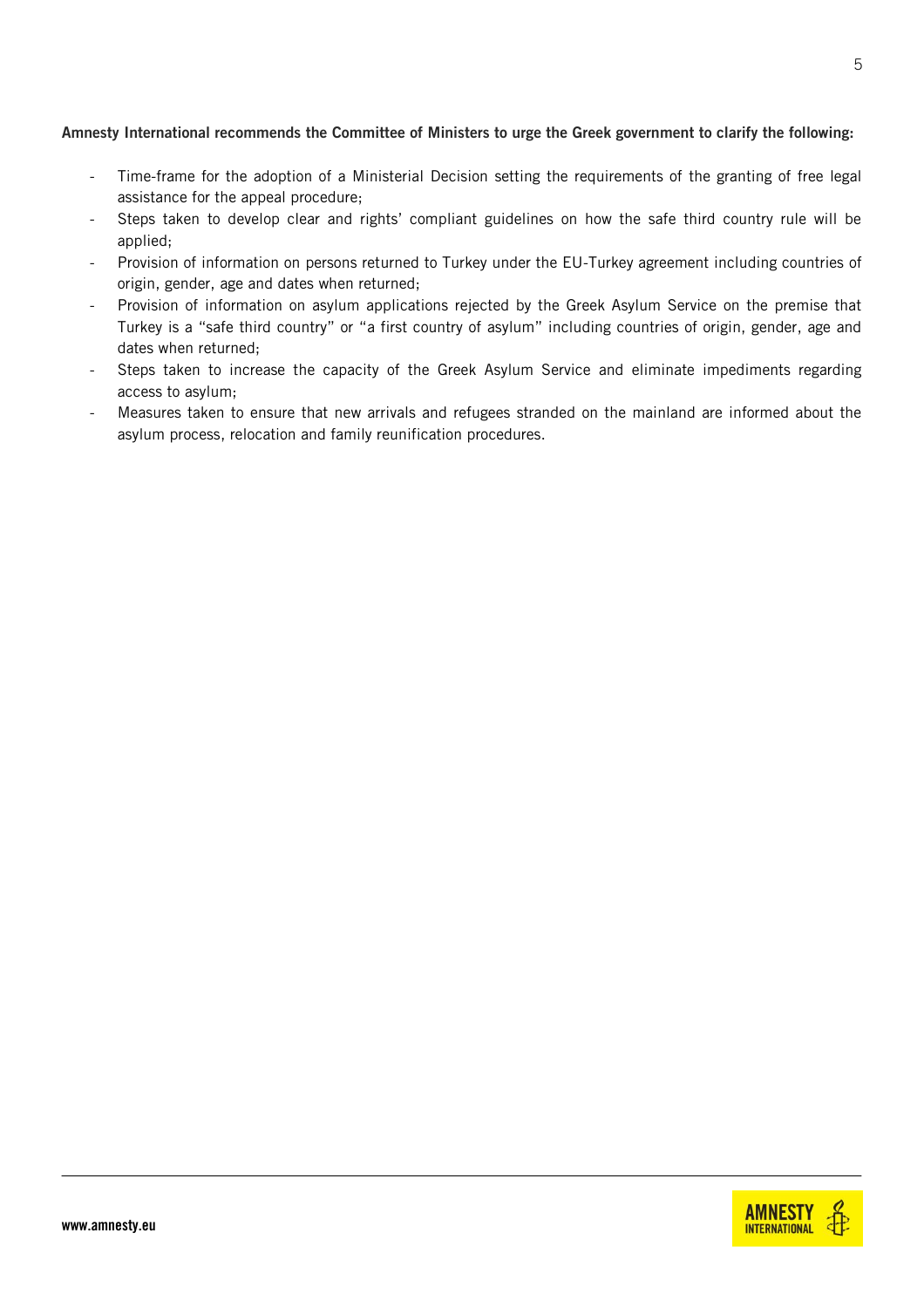# **2. Shortcomings in law and policy reforms regarding immigration detention and substandard detention conditions**

In its March 2015 assessment of the M.S.S. judgment regarding Greece, the Committee of Ministers at its 1222nd meeting noted with interest the statement made by Greece that persons held for removal purposes were not held any longer at police stations.<sup>21</sup> The Committee of Ministers welcomed the improvements regarding detention conditions in pre-removal centres, and urged the Greek authorities to improve the conditions in detention centres such as Petrou Ralli in Athens. The Committee of Ministers also urged the Greek authorities to ensure that detained asylum-seekers and irregular migrants have access to medical and psychological assistance.

**a. Amnesty International's findings show that despite some initial positive reforms in immigration detention policy in the first half of 2015, the systematic detention of those being held in pre-removal centres has continued. In the wake of the EU-Turkey agreement at the end of March 2016, the Greek authorities have adopted legislation which allows the automatic detention of new arrivals on the islands. The automatic detention has resulted in many vulnerable individuals being held in dire conditions. Many have not been notified about the grounds of their detention, in violation of international and EU law.**

In February 2015, the Minister for Migration Policy and the Minister for Citizens' Protection took some steps to reform the policy of systematic and prolonged detention of asylum-seekers and irregular migrants. In particular, the authorities ceased to implement the widely criticized policy of indefinite detention and released a large number of asylum-seekers and irregular migrants held for more than six months.<sup>22</sup>

However, the Greek authorities have yet to withdraw the 2014 Ministerial Decision endorsing the policy of indefinite detention. In addition, during a mission in February and March 2016 to visit immigration detention centres, Amnesty International spoke to several asylum-seekers and migrants who had been held for more than six months for the purposes of removal in various immigration detention centres in Attika.

National NGOs also point out that asylum-seekers and migrants held in pre-removal centres and police stations around Greece are not given an individualized assessment of the necessity to detain them in line with a legitimate purpose, and that alternatives to detention are not applied.<sup>23</sup>

Also, following the selective border controls introduced by states along the Balkan route in November 2015, the Greek authorities started routinely detaining third country nationals from Maghreb countries who were apprehended in Greece for irregular entry and/or stay.<sup>24</sup>

On 1 April 2016, Law 3907/2011 on the establishment of an Asylum Service and a First Reception Service was amended, replacing the First Reception Service with the Reception and Identification Service (RIS).<sup>25</sup> The provisions on immigration detention introduced by Law 4375/2016 raise several concerns:

[https://search.coe.int/cm/Pages/result\\_details.aspx?ObjectId=09000016805c4f42.](https://search.coe.int/cm/Pages/result_details.aspx?ObjectId=09000016805c4f42)

<sup>23</sup> AITIMA, Monitoring immigration detention, Quarterly Report September-December 2015, available at:

<http://aitima.gr/images/aitima/documents/EPIMbulletinDec2015/bulletinenglish.pdf>

<sup>-</sup> $211222<sup>nd</sup>$  meeting (DH), 11-12 March 2015, CM/De (2015)/1222, 13 March 2013, available at:

<sup>&</sup>lt;sup>22</sup> New Government's announcement of ending the policy of indefinite detention, as step towards the right direction, Public Statement, 11 February 2015, AI Index: 25/001/2015.

<sup>&</sup>lt;sup>24</sup> Balkan border blocks leave thousands stranded, Amnesty International press release, 20 November 2015. Maghreb countries include Algeria, Libya Mauritania, Morocco and Tunisia.

<sup>&</sup>lt;sup>25</sup> Provisions related to the Reception and Identification Service of the new "Law 4375/2016 on the Structure and Operation of Asylum Service, the Appeals' Authority, and the Reception and Identification Service, the establishment of a General Secretariat for Reception, the transposition into Greek legislation of the Directive 2013/32/EU of the European Parliament and of the Council of 26 June 2013 on common procedures for granting and withdrawing international protection (recast) and other provisions" are under Section 1, Chapter B, Articles 8 to 17 and Section 2, Chapter A, Article 25 to 32.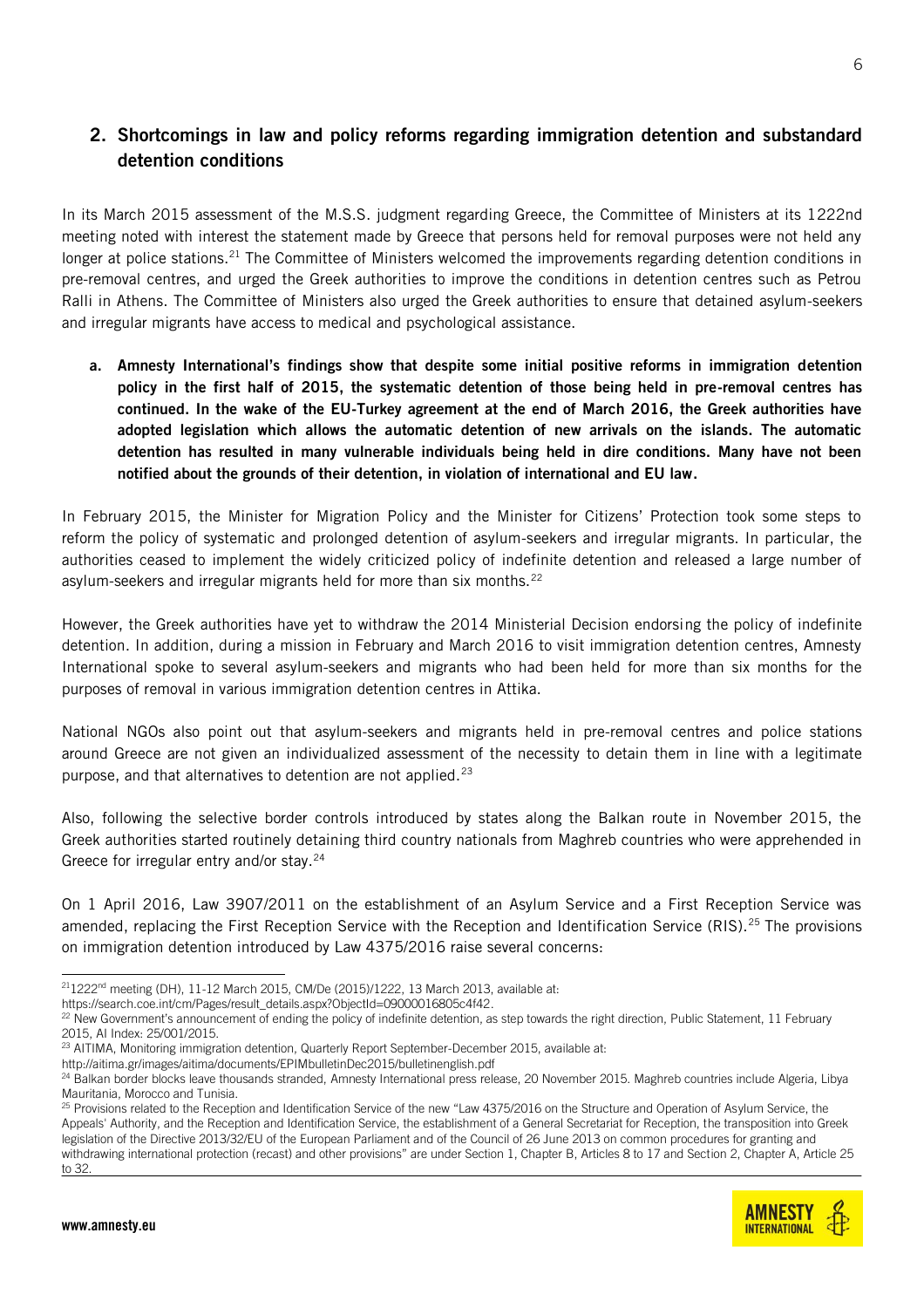- Amnesty International's recent research has shown that while the First Reception Service (now RIS) tasked, amongst others, with the identification of vulnerable refugees and migrants has been operational since 2013, the Greek authorities are still failing to ensure that all those in need of special care are systematically identified and cared for - such as women at risk of gender-based violence, those with medical needs, persons with disabilities, the elderly and unaccompanied children.  $26$  The new legislation is likely to make the identification of vulnerable individuals much more difficult since it removes the identification of vulnerable persons from the competencies of the newly introduced RIS. Instead, Article 9 of Law 4395/2016 defines as one of the reception and identification procedures *"the concern for those who belong to vulnerable groups in order to undergo the appropriate procedure and be provided with specialized care and protection".<sup>27</sup>*
- Article 14 of Law 4395/2016 introduces the automatic detention of all third country nationals arriving at the country's points of entry upon their transfer to a Reception and Identification Centre (RIC). Article 14 paragraph 2 envisages the "restriction of liberty" of all new arrivals entering an RIC on the basis of a decision issued by the RIC Director. The initial period of detention in an RIC is three days and can be extended to a maximum of 25 days if the required Reception and Identification procedures have not been completed. Amnesty International wishes to stress that automatic, group-based detention is by definition arbitrary and therefore unlawful. Also unlawful is the absence of a provision providing for a remedy to challenge before a court the lawfulness of the initial detention decision issued by the RIS Director.
- Article 80 para. 10 of Law 4395/2016 also indicates a turn to a more punitive detention policy following the implementation of the EU-Turkey agreement. The above provision envisages that state-run transit refugee camps can be converted to immigration detention centres or Reception and Identification Centres with a Ministerial Decision issued by the Minister of Interior and Administrative Reconstruction.<sup>28</sup>

In tandem with legislative reforms, the Greek authorities moved from hotspots on the islands as open reception centres to detention centres. This policy change, which took place at the end of March 2016, has resulted in thousands of people being arbitrarily detained - in some cases for weeks - while they await news on their asylum applications. During Amnesty International's mission on Lesvos and Chios in April 2016, around 4,200 refugees and migrants were detained in both Moria and Vial detention centres. Most had arrived after the EU-Turkey Agreement.<sup>29</sup>

Only two of the refugees and migrants interviewed by Amnesty International during its April 2016 mission were able to show their detention orders based on their individual circumstances. The majority of refugees and migrants that Amnesty International spoke to did not have a detention order.<sup>30</sup> The organization also observed that the automatic detention of those arriving on the Greek islands has led to a failure to take the special circumstances and needs of particular asylum-seekers into account. Many individuals interviewed by the organization on Lesvos and Chios belonged to particularly vulnerable groups such as unaccompanied children, heavily pregnant women and people with disabilities, and they should not have been detained. 31

In April 2016, KSPM-Ecumenical Refugee Programme, an NGO in Greece, informed Amnesty International that its lawyers had identified around 150 asylum-seekers who had arrived on Lesvos a day before the EU-Turkey agreement

<sup>30</sup> Amnesty International has interviewed a total of 89 refugees and migrants during its April 2016 mission.



<sup>-</sup><sup>26</sup> Trapped in Greece, An avoidable refugee crisis, 18 April 2016, AI Index number: EUR 25/3778/2016.

 $^{27}$  The withdrawal of several organizations, including UNHCR's suspension of certain activities, from the Moria camp following the EU-Turkey deal, is likely to make the gaps in vulnerability screening even greater.

<sup>&</sup>lt;sup>28</sup> Greek Council for Refugees), Observations over Law 4395/2016, available at: [http://www.gcr.gr/index.php/en/news/press-releases](http://www.gcr.gr/index.php/en/news/press-releases-announcements/item/551-oi-paratiriseis-tou-esp-epi-tou-nomou-4375-2016)[announcements/item/551-oi-paratiriseis-tou-esp-epi-tou-nomou-4375-2016](http://www.gcr.gr/index.php/en/news/press-releases-announcements/item/551-oi-paratiriseis-tou-esp-epi-tou-nomou-4375-2016)

<sup>&</sup>lt;sup>29</sup> In recent weeks, the Greek authorities on Lesvos have reportedly released 452 asylum-seekers with the restriction that they cannot leave the island until their asylum claims are determined – se[e http://emprosnet.gr/article/83346-sto-mantamado-70-anilikoi-prosfyges](http://emprosnet.gr/article/83346-sto-mantamado-70-anilikoi-prosfyges)

<sup>31</sup> Greece: Refugees detained in dire conditions amid rush to implement EU-Turkey deal, 7 April 2016.add link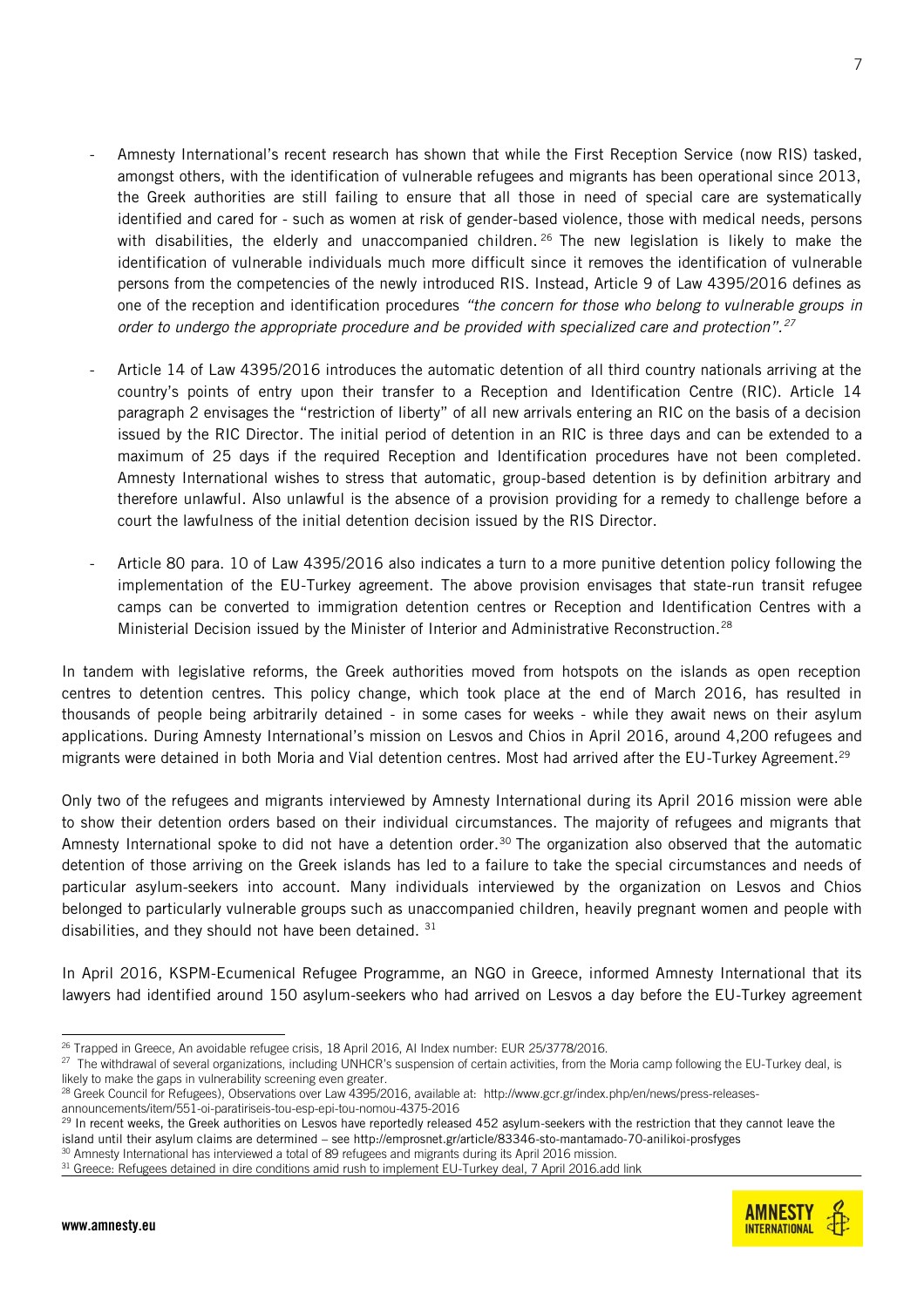8

was adopted and had been registered by the police as having arrived after the beginning of the implementation of the EU-Turkey agreement. According to the KSPM-Ecumenical Refugee Programme, the refugees identified were informed by the police only orally about their detention and not about the grounds of their detention and for several days they were held without a detention order being issued and/or communicated to them by the Greek authorities.<sup>32</sup> The absence of the issuance of a detention order was confirmed in three cases concerning three families by the First Instance Administrative Court of Mytilene. The three families (10 individuals) had challenged their detention on the  $31<sup>st</sup>$  March 2016. The Court rejected the objections against their detention as inadmissible on the ground that no detention orders existed.<sup>33</sup>

### **b. The organization's findings presented in this submission show that detention conditions in immigration detention centres and in border guard stations in Greece remain substandard.<sup>34</sup>**

Amnesty International visited the immigration detention centres of Petrou Ralli, Elliniko and Amygdaleza in the region of Attiki in February and March 2016; and the Moria immigration detention centre on Lesvos and the VIAL immigration detention centre on Chios in April 2016. Key concerns identified by the delegates and/ or reported by the detainees were overcrowding, poor quality of food, lack of blankets and privacy, dirty mattresses, lack of hot water and hygiene products, inadequate access to medical care and lack or limited contact with the outside world.

Overcrowding was a major cause of concern in Moria and at the time of the organization's visit the centre was 1,000 people over capacity. In VIAL, several families were packed in tight quarters and had very little outdoor space where they could move freely.

People in Moria, VIAL, Petrou Ralli and the Amygdaleza immigration detention facility for adults complained about the poor quality of food. Access to food was also restricted and mothers with babies in VIAL described not being able to get the right kind of food and sufficient milk for their children.

Many refugees spoke about the lack of access to doctors and other medical staff in all the centres visited. This was especially acute for vulnerable groups in need of highly specialized medical assistance. For example, in Moria there were only three doctors available to provide medical care for 3,150 people, while at VIAL teams providing medical care said onsite health services were only available during limited hours, and there were shortages of medicines and other supplies. There were no doctors at the Elliniko immigration centre that is designated only for women at the time of the organization's visit in February 2016.

Police and detained refugees and migrants informed Amnesty International that there was no psycho-social support and interpretation services provided to those detained in Amygdaleza, Elliniko and Petrou Ralli, which increased the likelihood of persons belonging to vulnerable groups not being identified. Detainees in the three facilities also complained about not being able to communicate with their families, since mobile phones were not allowed and they could not afford to buy a phone card. Persons belonging to vulnerable groups showed real distress as a result of their prolonged detention in very poor conditions, including several asylum-seekers and migrants with advanced symptoms of HIV-AIDS at Petrou Ralli. Two refugees, one of them female, also described how they had been beaten by police officers when the authorities had initially attempted to deport them back to their countries. The reported ill-treatment against the female asylum-seeker took place on 5 November 2015 and a criminal complaint has been filed against the police.



<sup>-</sup>32 E-mail correspondence with KSPM-Ecumenical Refugee Programme, 12 April 2016. According to the NGO, the number of asylum-seekers and migrants who had arrived before the 20th March 2016 but were registered as having arrived after that date could be higher.

<sup>33</sup> Decision of First Instance Administrative Court of Mytilene, 31 March 2016; source: KSPM-Ecumenical Refugee Programme.

<sup>&</sup>lt;sup>34</sup> Greece: Refugees detained in dire conditions amid rush to implement EU-Turkey deal, 7 April 2016.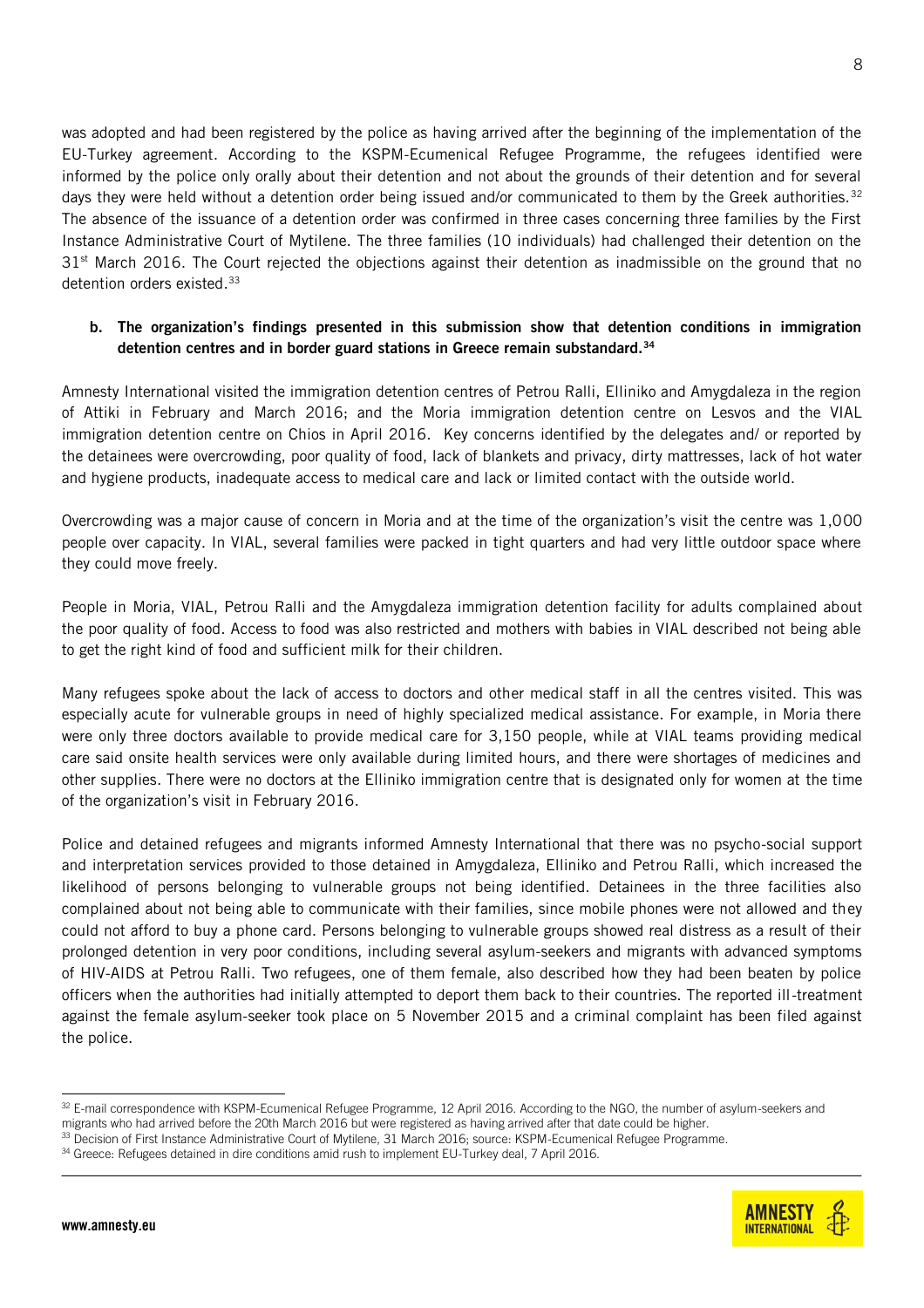#### **Amnesty International recommends the Committee of Ministers to urge the Greek government to clarify the following:**

- Steps taken to ensure immediate withdrawal of the Ministerial Decision adopting indefinite detention and information about the use of alternatives to detention;
- Number of persons detained for immigration purposes and current detention capacity along with their countries of origin, gender and age and locations of immigration detention centres;
- Measures to ensure the systematic identification of persons with special needs upon their arrival to Greece's points of entry or while detained in pre-removal facilities in mainland Greece.
- Measures taken to end the detention of refugees and migrants at police and border guard stations;
- Measures taken to improve detention conditions and provide effective access to services, including medical and psycho-social assistance and the services of an interpreter;
- How many allegations of ill-treatment against refugees and migrants in detention have been received by Greek police in 2015 and 2016, and what measures have been taken to effectively investigate and prevent such incidents?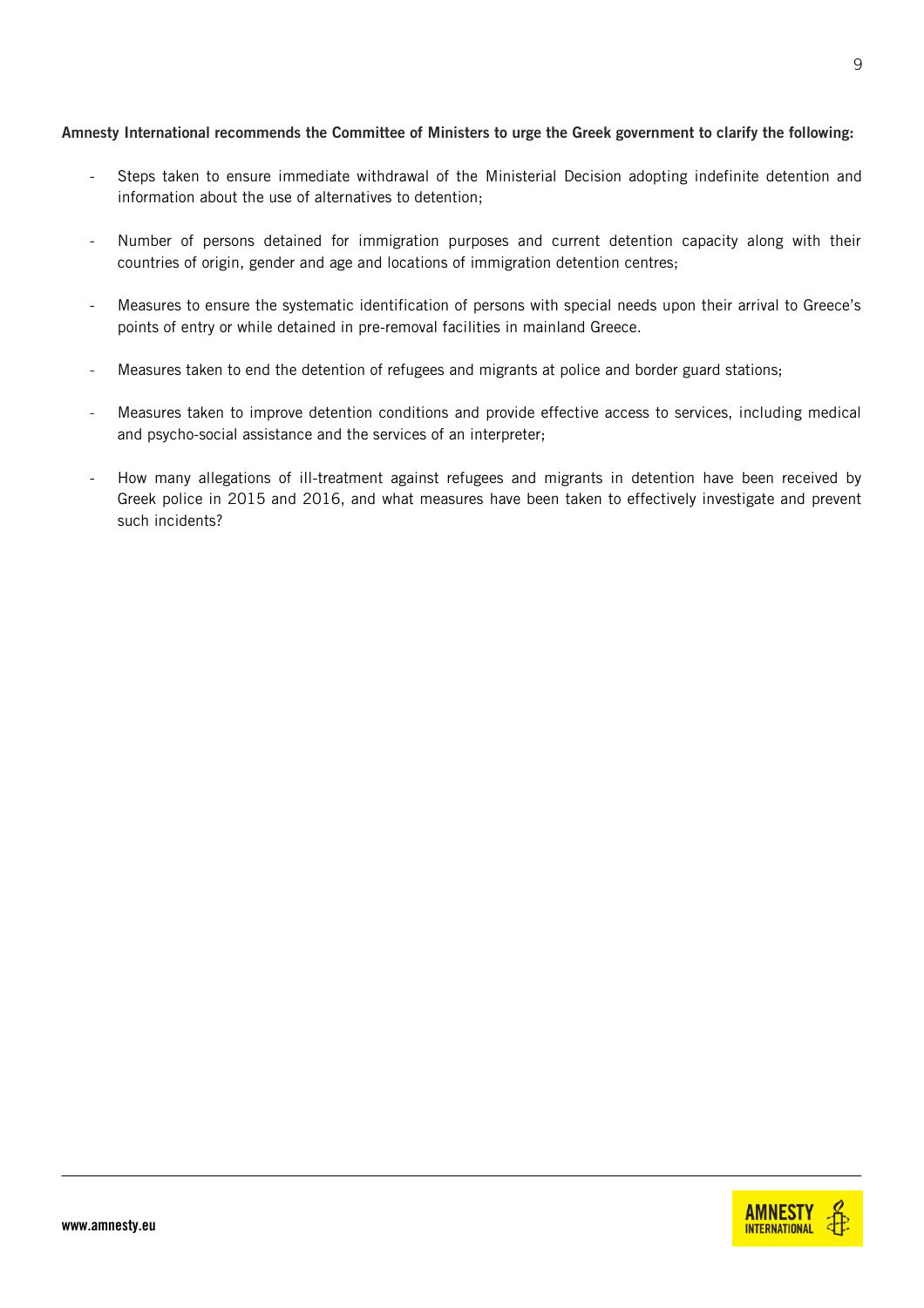## **3. Detention of unaccompanied children**

In its March 2015 assessment of the M.S.S. judgment regarding Greece, the Committee of Ministers at its 1222nd meeting urged the Greek authorities to take all the necessary measures so that alternatives to detention are sought for all unaccompanied children, taking into account that, in the case of their exceptional detention, children are detained separately from adults and under conditions appropriate to their vulnerable situation.<sup>35</sup>

**Further to Amnesty International's submission to the Committee of Ministers in November 2015<sup>36</sup>, recent findings described below show that the situation of unaccompanied children remains deeply problematic. Recently introduced legislation fails to abolish the detention of asylum-seeking and migrant children, and such children are routinely held for prolonged periods in substandard conditions in border guard stations, immigration detention centres and RICs due to shortages in transit and long-term shelter spaces.<sup>37</sup> Often the authorities do not have the mechanisms in place to identify unaccompanied children as such.**

In February 2016, Amnesty International visited the border guard station in Evzoni, a town near Idomeni and the Amygdaleza immigration detention centre for unaccompanied children in Athens.

In Evzoni, the children described very poor detention conditions including lack of natural light, lack of heating and hot water, and the presence of mice. According to the police and the children, the toilet in the detention area was blocked and the odour coming from the toilet to the adjoined police office where Amnesty International was conducting interviews was unbearable. Amnesty International further observed that there was no space for outside exercise while in Amygdaleza, there was only a small covered yard where the children could play football for some hours during the day. In both places, there were no interpreters and no psycho-social support. In Evzoni, there was no doctor visiting the station and in case of illness the children were transferred to the nearby hospital, while if a child fell ill in Amygdaleza, the police called the doctor from the adults' facility to conduct medical checks.

In both facilities, police were not aware of a Ministerial Decision adopted in 2013 which clarifies the procedures that should be followed in order to determine the age of children, and instead conducted age determination by sending the children for wrist or dental x-rays to the local hospital.<sup>38</sup> Delegates also met with some individuals in Petrou Ralli and the Amygdaleza immigration detention centre for adults, who said that they were 16 or 17 years old and had been registered as adults.

The closure of the Balkan route and the implementation of the EU-Turkey agreement have led to an increase in the periods that unaccompanied children are being held in detention until a place is found at a shelter.<sup>39</sup> According to

<sup>39</sup> In March 2016, Amnesty International was also informed by an activist in Idomeni about the very poor detention conditions under which several unaccompanied male children were being held at the Polykastro police station. The children were in detention for twenty days and had no access to outside exercise while access to medical assistance was limited (E-mail correspondence with an activist, 22 March 2016).



<sup>-</sup> $35\,1222$ <sup>nd</sup> meeting (DH),  $11\text{-}12$  March 2015, CM/De (2015)/1222, 13 March 2013, available at:

[https://search.coe.int/cm/Pages/result\\_details.aspx?ObjectId=09000016805c4f42.](https://search.coe.int/cm/Pages/result_details.aspx?ObjectId=09000016805c4f42) <sup>36</sup> See

https://wcd.coe.int/com.instranet.InstraServlet?command=com.instranet.CmdBlobGet&InstranetImage=2860108&SecMode=1&DocId=2340796&Usage  $=2$ .

<sup>37</sup> Article 46 para. 4β of Law 4395/2016 states that unaccompanied asylum-seeking children are detained as a measure of last resort and solely for being referred securely to a shelter. One the other hand, the same provision reduces the maximum period that unaccompanied children can be held to 45 days.

<sup>38</sup> See [Ministerial Decision No. 92490, 29 October 2013.](http://www.unhcr.gr/prostasia/nomiki-prostasia/o-nomos-stin-ellada/nomothesia-gia-to-asylo.html?L=jbufsfamr) According to the UN Committee on the Rights of the Child (CRC), identification measures of unaccompanied or separated children such as age assessment "…should not only take into account the physical appearance of the individuals but also his or her psychological maturity. Moreover, the assessment must be conducted in a scientific, safe, child and gender-sensitive and fair manner, avoiding any risk of violation of the physical integrity of the child; giving due respect to human dignity; and, in the event of remaining uncertainty, should accord the individual the benefit of the doubt such that if there is a possibility that the individual is a child, she or he should be treated as such". See CRC, General Comment No. 6 (2005), para 31.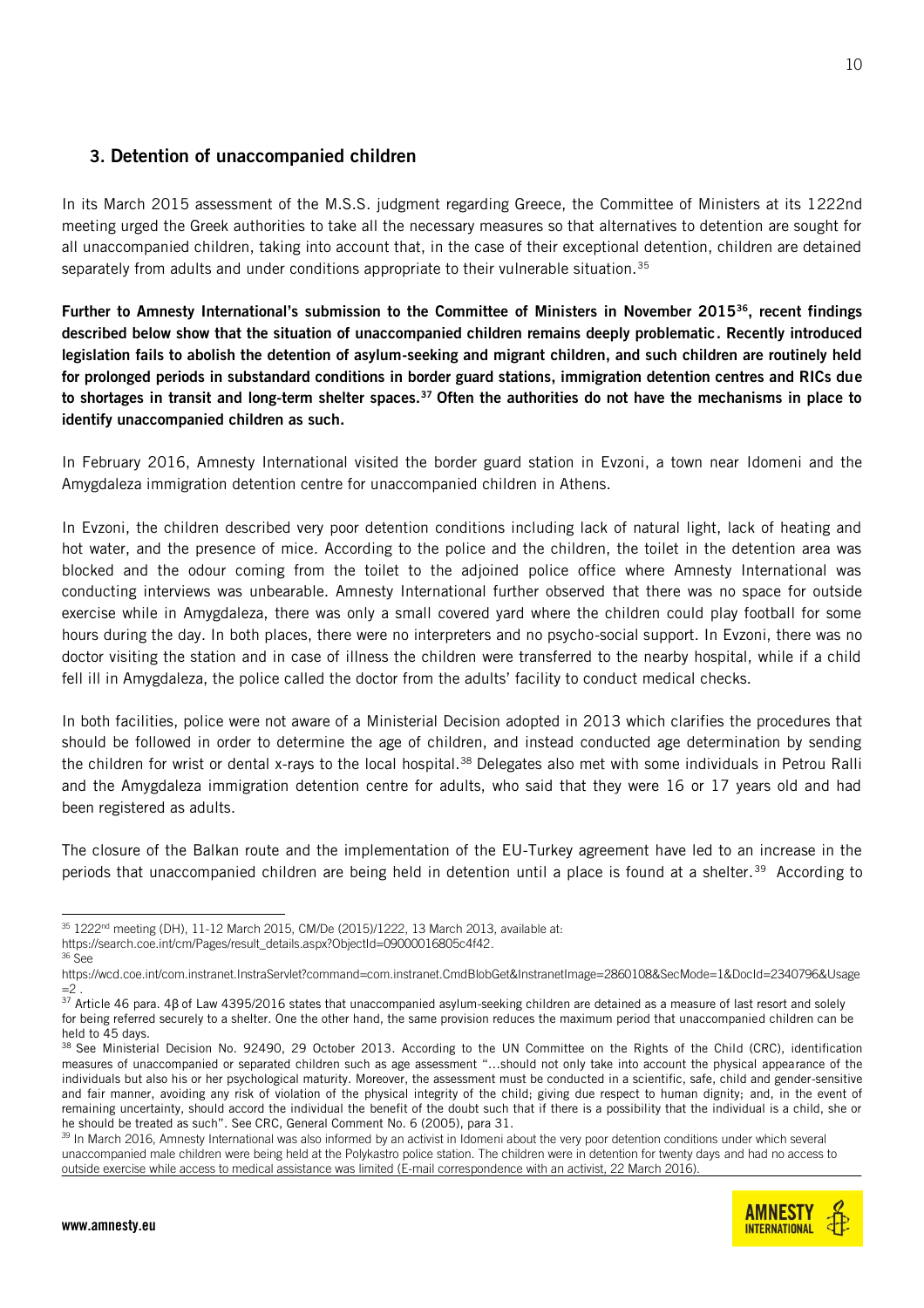the National Centre for Social Solidarity (EKKA) - the state organization responsible for the placements in reception facilities, social housing and shelters for unaccompanied children - there were 347 shelter spaces for unaccompanied children as of 8 March 2016, and 119 unaccompanied children were waiting to be placed in a shelter.<sup>40</sup>

Detention for a prolonged period in very poor conditions led many unaccompanied children held at the Moria immigration detention centre to stage a protest that turned to a riot on 26 April 2016. Greek police responded with chemical irritants. According to the lawyer of one of the children, police failed to intervene in order to protect the children and did not allow those injured immediate access to medical assistance.<sup>41</sup> Police allegedly beat some of the injured children the next morning. On 4 May 2016, the prosecutor of Mytilene on Lesvos concluded that the Moria immigration detention centre was not an appropriate place for the unaccompanied children to reside, and 70 unaccompanied children were reportedly transferred to a refugee camp run by the NGO Praksis in the village of Madamados.<sup>42</sup>

### **Amnesty International recommends that the Committee of Ministers urges the Greek government to clarify the following:**

- Provide information on current reception capacity at shelters for unaccompanied children and plans to increase such capacity;
- Steps taken to introduce uniform age assessment procedures for police, the Asylum Service and RIS.
- Steps taken to investigate incidents of ill-treatment of children.



<sup>-</sup><sup>40</sup> E-mail correspondence with EKKA on 9 March 2016.

<sup>&</sup>lt;sup>41</sup> Information provided by Mrs Elektra Koutra, lawyer, NGO Pleiades.

<sup>42</sup> Ibid; see also press article 10 May 2016, available at: http://emprosnet.gr/article/83346-sto-mantamado-70-anilikoi-prosfyges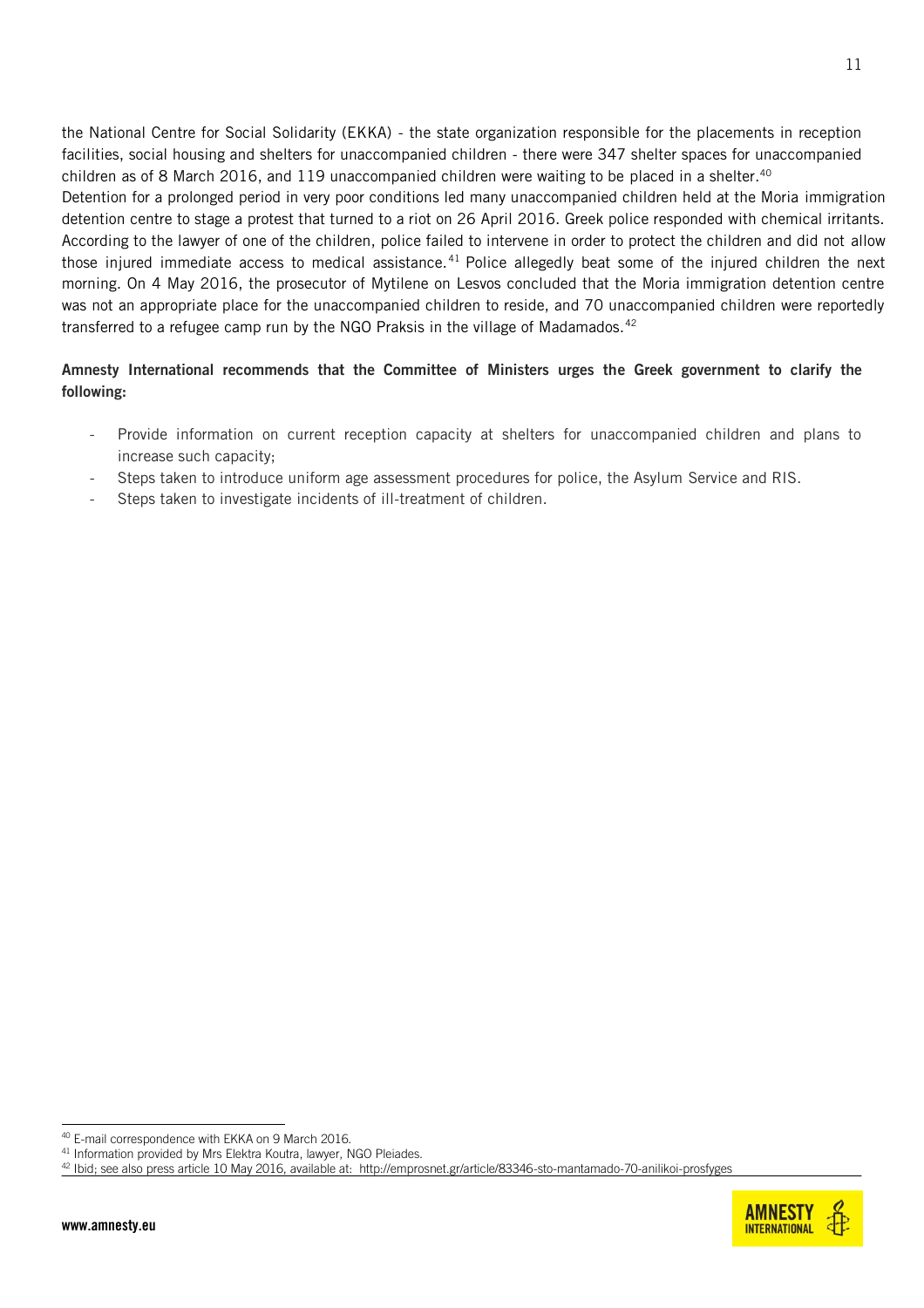#### **CONCLUSIONS**

**As detailed above, Amnesty International research establishes that serious impediments with access to asylum persist. The recent legislative reform on asylum determination procedures at the borders will make the exercise of an effective remedy impossible or excessively difficult. The implementation of the EU-Turkey agreement is also likely to lead to thousands of asylum-seekers being returned to Turkey, despite it being unsafe for them.** 

**Amnesty International's research also establishes that a large number of refugees and migrants are systematically detained in substandard conditions and the Greek authorities fail to systematically identify persons belonging to vulnerable groups. Finally, the situation of unaccompanied children remains very problematic, since they continue to be routinely detained for prolonged periods due to shortages in transit and long-term shelter spaces**

#### **RECOMMENDATIONS**

**Amnesty International urges the Committee of Ministers to strongly recommend to the Greek Government authorities to:**

Increase the capacity of the Asylum Service to register and process asylum applications and potential relocation beneficiaries, and to swiftly prepare and submit "take charge" requests for asylum-seekers who can benefit from provisions of the Dublin III Regulation that consider the best interest of the child, family unity dependents and humanitarian grounds;

 Ensure systematic provision of adequate information to all refugees and migrants arriving in Greece on asylum procedures, the EU relocation scheme and family reunification possibilities.

**Ensure that access to asylum procedures is effective, including by providing appropriate time frames for lodging** supporting materials for persons in detention and by ensuring legal and linguistic assistance;

 Develop clear and rights-compliant guidelines on how the safe third country rule will be applied and ensure that the individual circumstances, as well as up-to-date, independent information on the treatment and status of asylumseekers in Turkey, is taken into account;

 Ensure that detention is used as a measure of last resort, with alternatives to detention considered; all decisions to detain must be based on a detailed and individualised assessment of the necessity to detain in line with a legitimate purpose;

**Ensure that those with specific vulnerabilities are systematically identified and special processes and services are** put in place to ensure that their basic rights, safety and security are protected.

 Ensure that all detainees are given the opportunity to challenge the lawfulness of their detention with access to legal aid;

- **Ensure that conditions in detention are humane and dignified;**
- **Ensure that all children are immediately released from detention.**

 Ensure that prompt, thorough, independent and impartial investigations are conducted into all allegations of illtreatment of refugees, asylum-seekers and migrants by law enforcement officials.